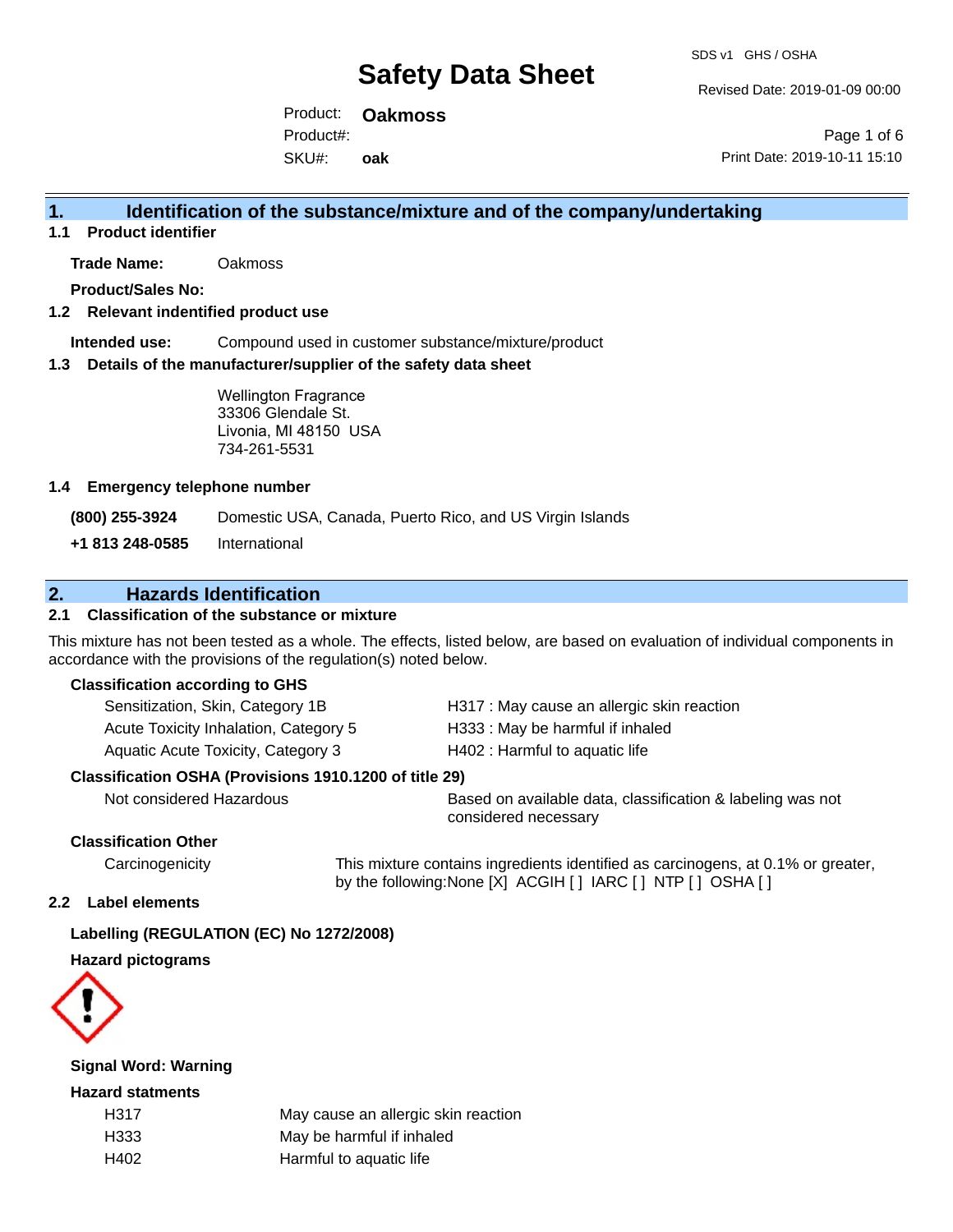SDS v1 GHS / OSHA

Revised Date: 2019-01-09 00:00

Product: **Oakmoss** SKU#: Product#: **oak**

Page 2 of 6 Print Date: 2019-10-11 15:10

#### **Precautionary Statements**

| <b>Prevention:</b> |                                                                         |
|--------------------|-------------------------------------------------------------------------|
| P <sub>272</sub>   | Contaminated work clothing should not be allowed out of the workplace   |
| P <sub>273</sub>   | Avoid release to the environment                                        |
| Response:          |                                                                         |
| $P302 + P352$      | IF ON SKIN: Wash with soap and water                                    |
| $P304 + P312$      | IF INHALED: Call a POISON CENTER or doctor/physician if you feel unwell |
| $P333 + P313$      | If skin irritation or a rash occurs: Get medical advice/attention       |
| P363               | Wash contaminated clothing before reuse                                 |
|                    |                                                                         |

**2.3 Other Hazards**

**no data available**

## **3. Composition/Information on Ingredients**

#### **3.1 Mixtures**

This product is a complex mixture of ingredients, which contains among others the following substance(s), presenting a health or environmental hazard within the meaning of the UN Globally Harmonized System of Classification and Labeling of Chemicals (GHS):

| CAS#<br>Ingredient | EC#                                                      | Conc.<br>Range | <b>GHS Classification</b> |
|--------------------|----------------------------------------------------------|----------------|---------------------------|
| 4707-47-5          | 225-193-0                                                | $5 - 10 \%$    | H317; H401                |
| Methyl atrarate    |                                                          |                |                           |
|                    | See Section 16 for full text of GHS classification codes |                |                           |

See Section 16 for full text of GHS classification codes which where not shown in section 2

Total Hydrocarbon Content (%  $w/w$ ) = 0.00

| <b>First Aid Measures</b><br>4.                                                   |                                                                                                               |  |
|-----------------------------------------------------------------------------------|---------------------------------------------------------------------------------------------------------------|--|
| 4.1<br><b>Description of first aid measures</b>                                   |                                                                                                               |  |
| Inhalation:                                                                       | Remove from exposure site to fresh air and keep at rest.<br>Obtain medical advice.                            |  |
| Eye Exposure:                                                                     | Flush immediately with water for at least 15 minutes.<br>Contact physician if symptoms persist.               |  |
| <b>Skin Exposure:</b>                                                             | Remove contaminated clothes. Wash thoroughly with water (and soap).<br>Contact physician if symptoms persist. |  |
| Ingestion:                                                                        | Rinse mouth with water and obtain medical advice.                                                             |  |
| Most important symptoms and effects, both acute and delayed<br>4.2                |                                                                                                               |  |
| Symptoms:                                                                         | no data available                                                                                             |  |
| <b>Risks:</b>                                                                     | Refer to Section 2.2 "Hazard Statements"                                                                      |  |
| Indication of any immediate medical attention and special treatment needed<br>4.3 |                                                                                                               |  |
| Treatment:                                                                        | Refer to Section 2.2 "Response"                                                                               |  |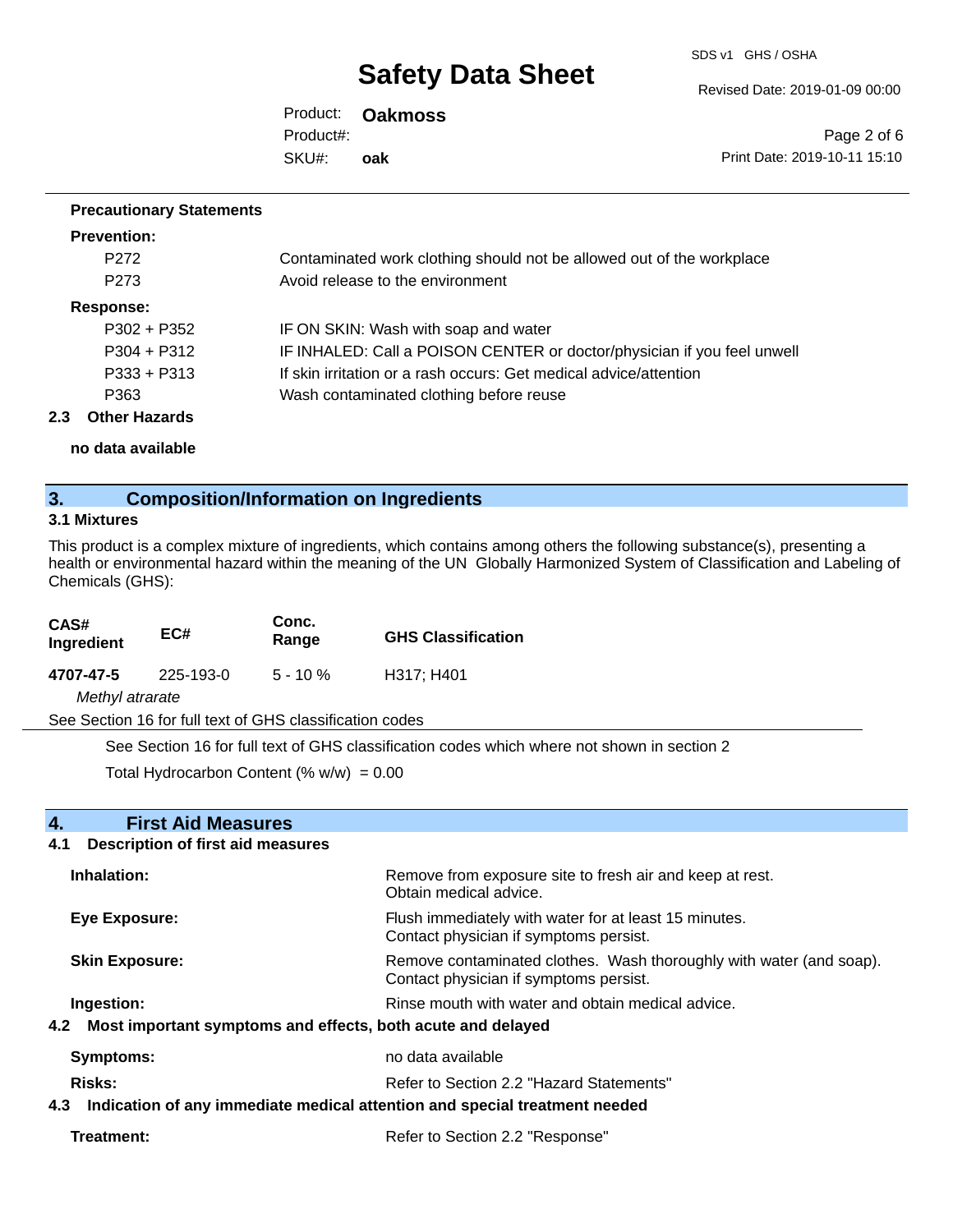SDS v1 GHS / OSHA

Revised Date: 2019-01-09 00:00

Product: **Oakmoss** SKU#: Product#: **oak**

Page 3 of 6 Print Date: 2019-10-11 15:10

| 5 <sub>1</sub><br><b>Fire-Fighting measures</b>                        |                                                   |
|------------------------------------------------------------------------|---------------------------------------------------|
| <b>Extinguishing media</b><br>5.1                                      |                                                   |
| Suitable:                                                              | Carbon dioxide (CO2), Dry chemical, Foam          |
| Unsuitable                                                             | Do not use a direct water jet on burning material |
| Special hazards arising from the substance or mixture<br>$5.2^{\circ}$ |                                                   |
| During fire fighting:<br><b>Advice for firefighters</b><br>5.3         | Water may be ineffective                          |
| <b>Further information:</b>                                            | Standard procedure for chemical fires             |

#### **6. Accidental Release Measures**

#### **6.1 Personal precautions, protective equipment and emergency procedures**

Avoid inhalation and contact with skin and eyes. A self-contained breathing apparatus is recommended in case of a major spill.

#### **6.2 Environmental precautions**

Keep away from drains, soil, and surface and groundwater.

#### **6.3 Methods and materials for containment and cleaning up**

Clean up spillage promptly. Remove ignition sources. Provide adequate ventilation. Avoid excessive inhalation of vapors. Gross spillages should be contained by use of sand or inert powder and disposed of according to the local regulations.

#### **6.4 Reference to other sections**

Not Applicable

### **7. Handling and Storage**

#### **7.1 Precautions for safe handling**

Apply according to good manufacturing and industrial hygiene practices with proper ventilation. Do not drink, eat or smoke while handling. Respect good personal hygiene.

#### **7.2 Conditions for safe storage, including any incompatibilities**

Store in a cool, dry and ventilated area away from heat sources and protected from light in tightly closed original container. Avoid uncoated metal container. Keep air contact to a minimum.

#### **7.3 Specific end uses**

No information available

#### **8. Exposure Controls/Personal Protection**

#### **8.1 Control parameters**

**Exposure Limits:** Contains no substances with occupational exposure limit values.

**Engineering Controls:** Use local exhaust as needed.

#### **8.2 Exposure controls - Personal protective equipment**

**Eye protection:** Tightly sealed goggles, face shield, or safety glasses with brow guards and side shields, etc. as may be appropriate for the exposure

**Respiratory protection:** Avoid excessive inhalation of concentrated vapors. Apply local ventilation where appropriate.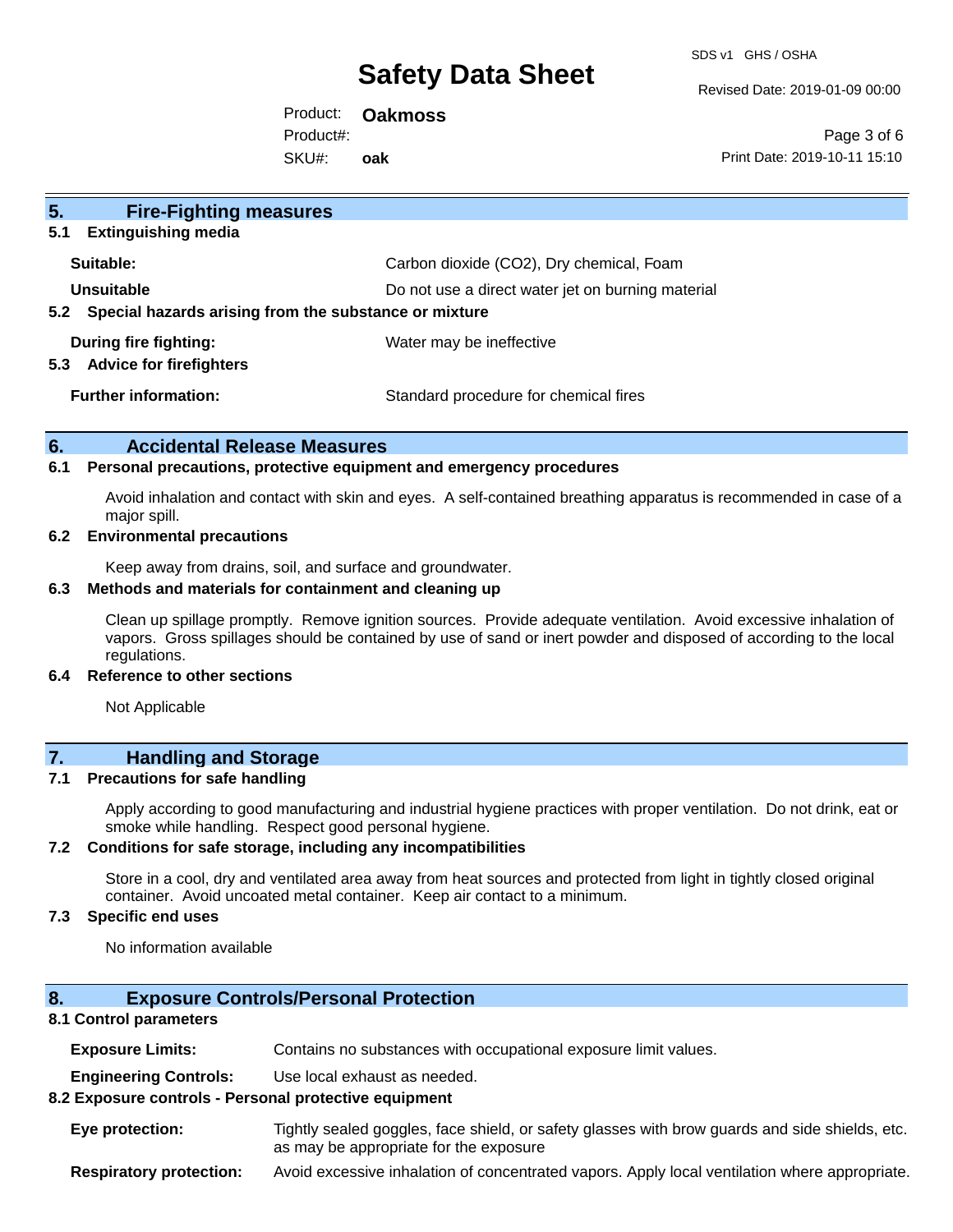SDS v1 GHS / OSHA

Revised Date: 2019-01-09 00:00

Product: **Oakmoss** SKU#: Product#: **oak**

Page 4 of 6 Print Date: 2019-10-11 15:10

**Skin protection:** Avoid Skin contact. Use chemically resistant gloves as needed.

## **9. Physical and Chemical Properties**

#### **9.1 Information on basic physical and chemical properties**

| Appearance:                  | Liquid                          |
|------------------------------|---------------------------------|
| Odor:                        | <b>Conforms to Standard</b>     |
| Color:                       | Colorless to Yellow Tint (G0-1) |
| <b>Viscosity:</b>            | Liquid                          |
| <b>Freezing Point:</b>       | Not determined                  |
| <b>Boiling Point:</b>        | Not determined                  |
| <b>Melting Point:</b>        | Not determined                  |
| <b>Flashpoint (CCCFP):</b>   | >200 F (93.33 C)                |
| <b>Auto flammability:</b>    | Not determined                  |
| <b>Explosive Properties:</b> | None Expected                   |
| <b>Oxidizing properties:</b> | None Expected                   |
| Vapor Pressure (mmHg@20 C):  | 0.0001                          |
| %VOC:                        | 0.00                            |
| Specific Gravity @ 25 C:     | 0.9390                          |
| Density @ 25 C:              | 0.9360                          |
| Refractive Index @ 20 C:     | 1.4510                          |
| Soluble in:                  | Oil                             |

### **10. Stability and Reactivity**

| 10.1 Reactivity                         | None                                               |
|-----------------------------------------|----------------------------------------------------|
| <b>10.2 Chemical stability</b>          | Stable                                             |
| 10.3 Possibility of hazardous reactions | None known                                         |
| 10.4 Conditions to avoid                | None known                                         |
| 10.5 Incompatible materials             | Strong oxidizing agents, strong acids, and alkalis |
| 10.6 Hazardous decomposition products   | None known                                         |

## **11. Toxicological Information**

#### **11.1 Toxicological Effects**

Acute Toxicity Estimates (ATEs) based on the individual Ingredient Toxicity Data utilizing the "Additivity Formula"

**Acute toxicity - Inhalation - (Rat) mg/L/4hr** (LD50: 313.7747) May be harmful if inhaled **Skin corrosion / irritation** May be harmful if inhaled

Acute toxicity - Oral - (Rat) mg/kg<br>
Not classified - the classification criteria are not met Acute toxicity - Dermal - (Rabbit) mg/kg<br>Not classified - the classification criteria are not met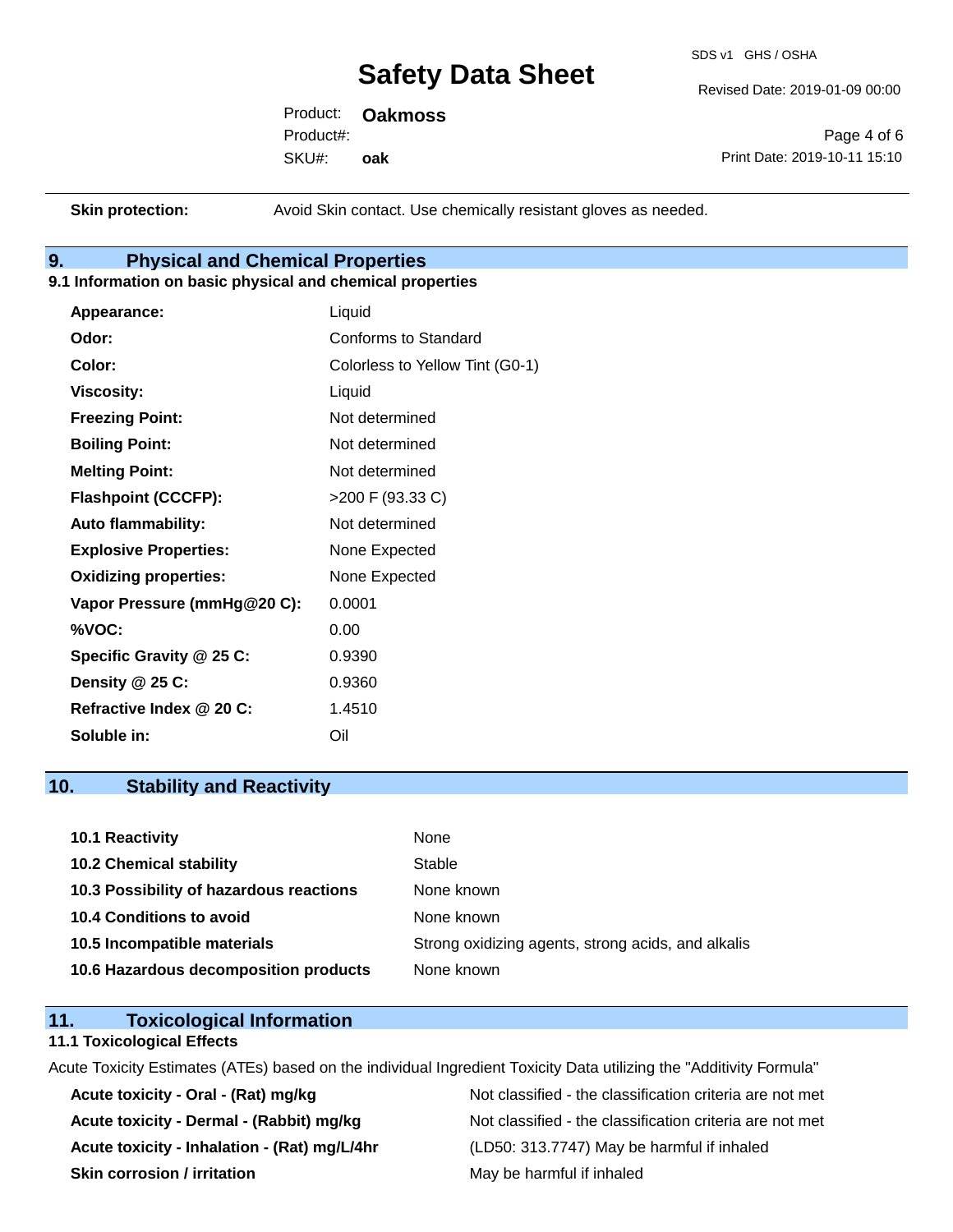SDS v1 GHS / OSHA

Revised Date: 2019-01-09 00:00

Product: **Oakmoss** SKU#: Product#: **oak**

Page 5 of 6 Print Date: 2019-10-11 15:10

| Serious eye damage / irritation                    | Not classified - the classification criteria are not met |
|----------------------------------------------------|----------------------------------------------------------|
| <b>Respiratory sensitization</b>                   | Not classified - the classification criteria are not met |
| <b>Skin sensitization</b>                          | May cause an allergic skin reaction                      |
| <b>Germ cell mutagenicity</b>                      | Not classified - the classification criteria are not met |
| Carcinogenicity                                    | Not classified - the classification criteria are not met |
| <b>Reproductive toxicity</b>                       | Not classified - the classification criteria are not met |
| Specific target organ toxicity - single exposure   | Not classified - the classification criteria are not met |
| Specific target organ toxicity - repeated exposure | Not classified - the classification criteria are not met |
| <b>Aspiration hazard</b>                           | Not classified - the classification criteria are not met |

## **12. Ecological Information**

**12.1 Toxicity**

| <b>Acute acquatic toxicity</b>     | Harmful to aquatic life                                  |
|------------------------------------|----------------------------------------------------------|
| <b>Chronic acquatic toxicity</b>   | Not classified - the classification criteria are not met |
| <b>Toxicity Data on soil</b>       | no data available                                        |
| <b>Toxicity on other organisms</b> | no data available                                        |
|                                    |                                                          |
| 12.2 Persistence and degradability | no data available                                        |
| 12.3 Bioaccumulative potential     | no data available                                        |
| 12.4 Mobility in soil              | no data available                                        |
| 12.5 Other adverse effects         | no data available                                        |
|                                    |                                                          |

### **13. Disposal Conditions**

#### **13.1 Waste treatment methods**

Do not allow product to reach sewage systems. Dispose of in accordance with all local and national regulations. Send to a licensed waste management company.The product should not be allowed to enter drains, water courses or the soil. Do not contaminate ponds, waterways or ditches with chemical or used container.

## **14. Transport Information**

| <b>Marine Pollutant</b><br>No            |              |                                     |                 |        |
|------------------------------------------|--------------|-------------------------------------|-----------------|--------|
| <b>Regulator</b>                         | <b>Class</b> | <b>Pack Group</b>                   | <b>Sub Risk</b> | UN-nr. |
| U.S. DOT (Non-Bulk)                      |              | Not Regulated - Not Dangerous Goods |                 |        |
| <b>Chemicals NOI</b>                     |              |                                     |                 |        |
| <b>ADR/RID (International Road/Rail)</b> |              | Not Regulated - Not Dangerous Goods |                 |        |
| <b>Chemicals NOI</b>                     |              |                                     |                 |        |
| <b>IATA (Air Cargo)</b>                  |              | Not Regulated - Not Dangerous Goods |                 |        |
| <b>Chemicals NOI</b>                     |              |                                     |                 |        |
| IMDG (Sea)                               |              | Not Regulated - Not Dangerous Goods |                 |        |
| <b>Chemicals NOI</b>                     |              |                                     |                 |        |